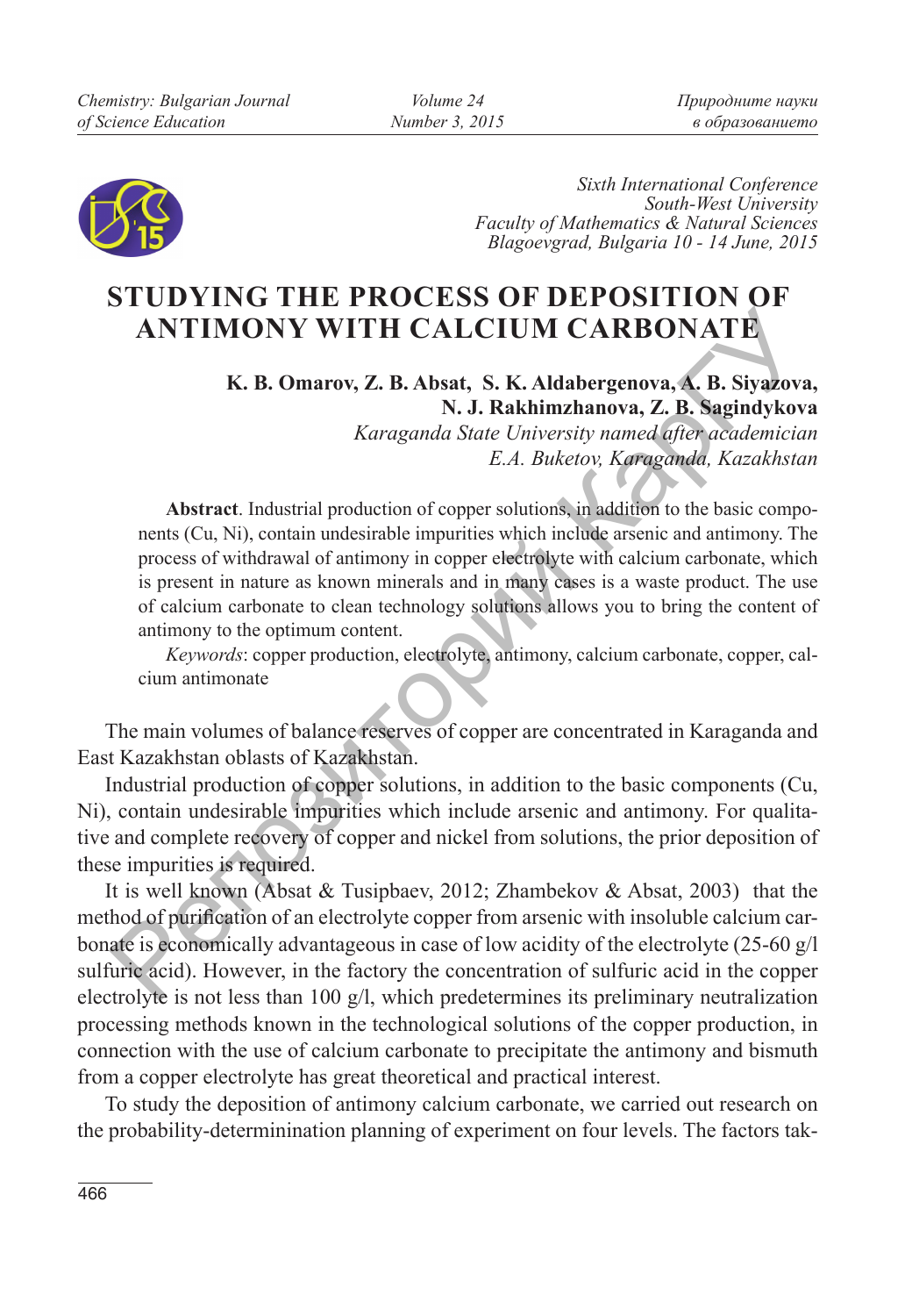en: Ca: Sb (Bi) (x<sub>1</sub>) (0.5:1; 1:1; 1.5:1; 2:1); Temperature,  ${}^{\circ}C(x)$  (25,40,55,70); sulfuric acid concentration in  $g / L(X_3)$  (80,100,120,140); duration of experiment, min.  $(X_4)$  $(15, 30, 45, 60)$  and multiplier of dosing precipitator  $(x_5)$   $(1,2,3,4)$ .

The experimental conditions and results for the deposition of antimony  $(\alpha)$  shown in Table 1.

|                | Proportion of Ca:Sb $(x_1)$ | $(x_2)$ | $(X_3)$ | $(x_4)$         | $(x_5)$        | $\alpha_{2}$ , Sb % | $\alpha_{\rm r}$ , Sb % |
|----------------|-----------------------------|---------|---------|-----------------|----------------|---------------------|-------------------------|
|                |                             |         |         |                 |                |                     |                         |
| $\mathbf{1}$   | 0, 5:1                      | 25      | 80      | 15              | 1              | 15,06               | 20,21                   |
| $\overline{2}$ | 1:1                         | 40      | 100     | 30              |                | 12,53               | 20,75                   |
| $\overline{3}$ | 1,5:1                       | 55      | 120     | 45 <sub>1</sub> | $\mathbf{1}$   | 20,18               | 25,06                   |
| $\overline{4}$ | 2:1                         | 70      | 140     | 60              | 1              | 27,05               | 33,54                   |
| 5              | 0, 5                        | 40      | 120     | 60 <sub>1</sub> | $\overline{2}$ | 16,47               | 13,16                   |
| 6              | 1:1                         | 25      | 140     | 45              | $\overline{2}$ | 48,27               | 35,68                   |
| 7              | 1,5:1                       | 70      | 80      | 30              | $\overline{2}$ | 36,65               | 32,27                   |
| 8              | 2:1                         | 55      | 100     | 15              | $\overline{2}$ | 7,02                | 23,27                   |
| 9              | 0, 5:1                      | 55      | 140     | 30              | 3              | 26,31               | 23,44                   |
| 10             | 1:1                         | 70      | 120     | 15              | 3              | 26,15               | 16,38                   |
| 11             | 1,5:1'                      | 25      | 100     | 60              | 3              | 23,31               | 22,17                   |
| 12             | 2:1                         | 40      | 80      | 45              | 3              | 41,97               | 41,40                   |
| 13             | 0, 5:1                      | 70      | 100     | 45              | $\overline{4}$ | 11,93               | 16,21                   |
| 14             | $\ddagger$ :1               | 55      | 80      | 60              | $\overline{4}$ | 14,93               | 18,07                   |
| 15             | 1, 5:1                      | 40      | 140     | 15              | 4              | 22,13               | 29,53                   |
| <b>16</b>      | 2:1                         | 25      | 120     | 30              | $\overline{4}$ | 32,79               | 40,73                   |

Table 1. Plan matrix and the results of the five-factor experiment at four levels of antimony

As a result of our data sample we received the following: dependence on the degree of partial deposition of antimony on these factors, and the calculated theoretical values of the degree of deposition of antimony, which are shown in Fig. 1

For each degree of partial deposition of antimony dependencies on various factors chosen algebraic description of their correlation coefficients and significance were calculated (Table 2).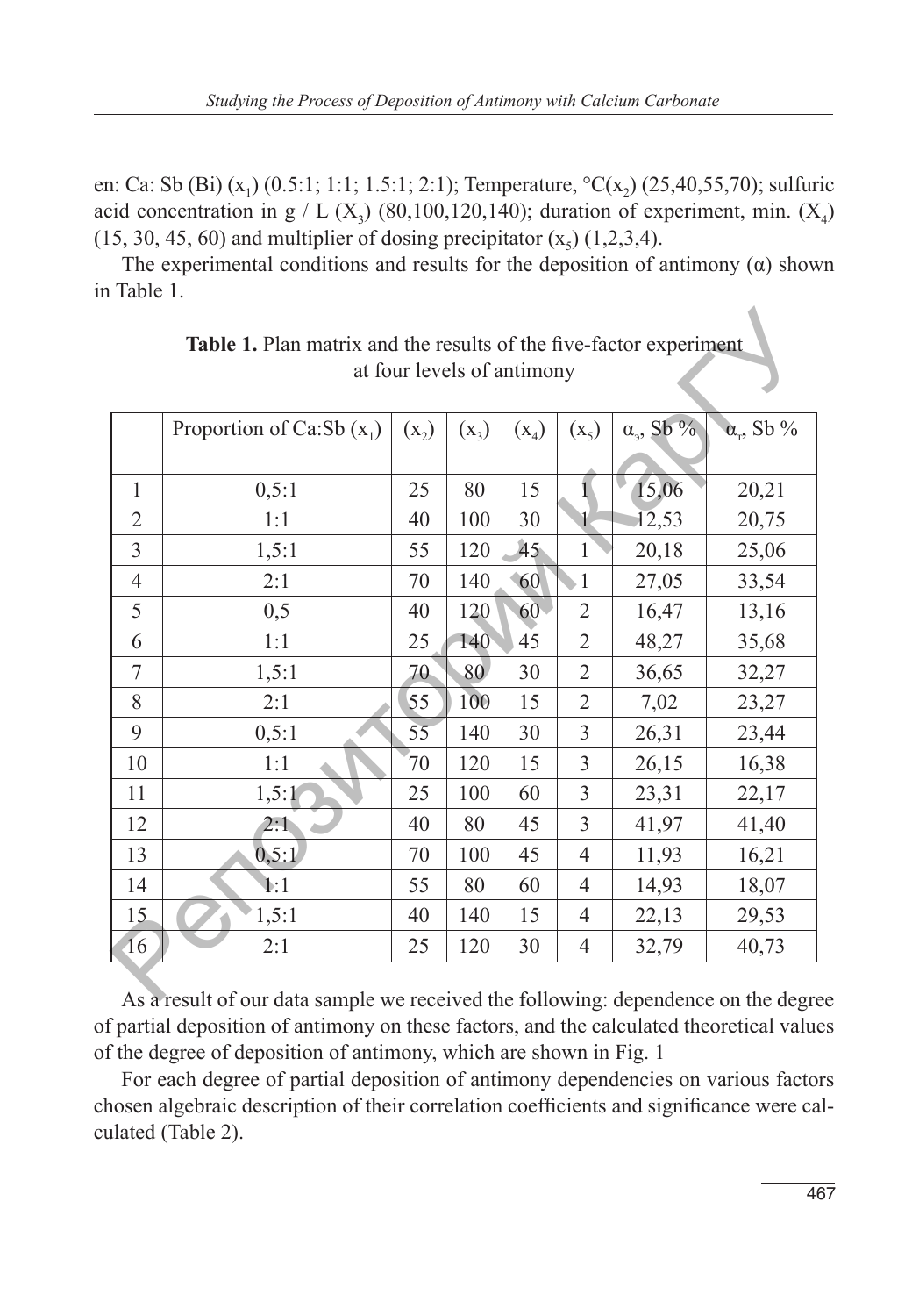

 $\bullet$  - theoretical values of antimony

**Fig. 1** (a, b, c, d, e) - Private antimony deposition depending on various factors **Fig. 1** (a, b, c, d, e) - Private antimony deposition depending on various factors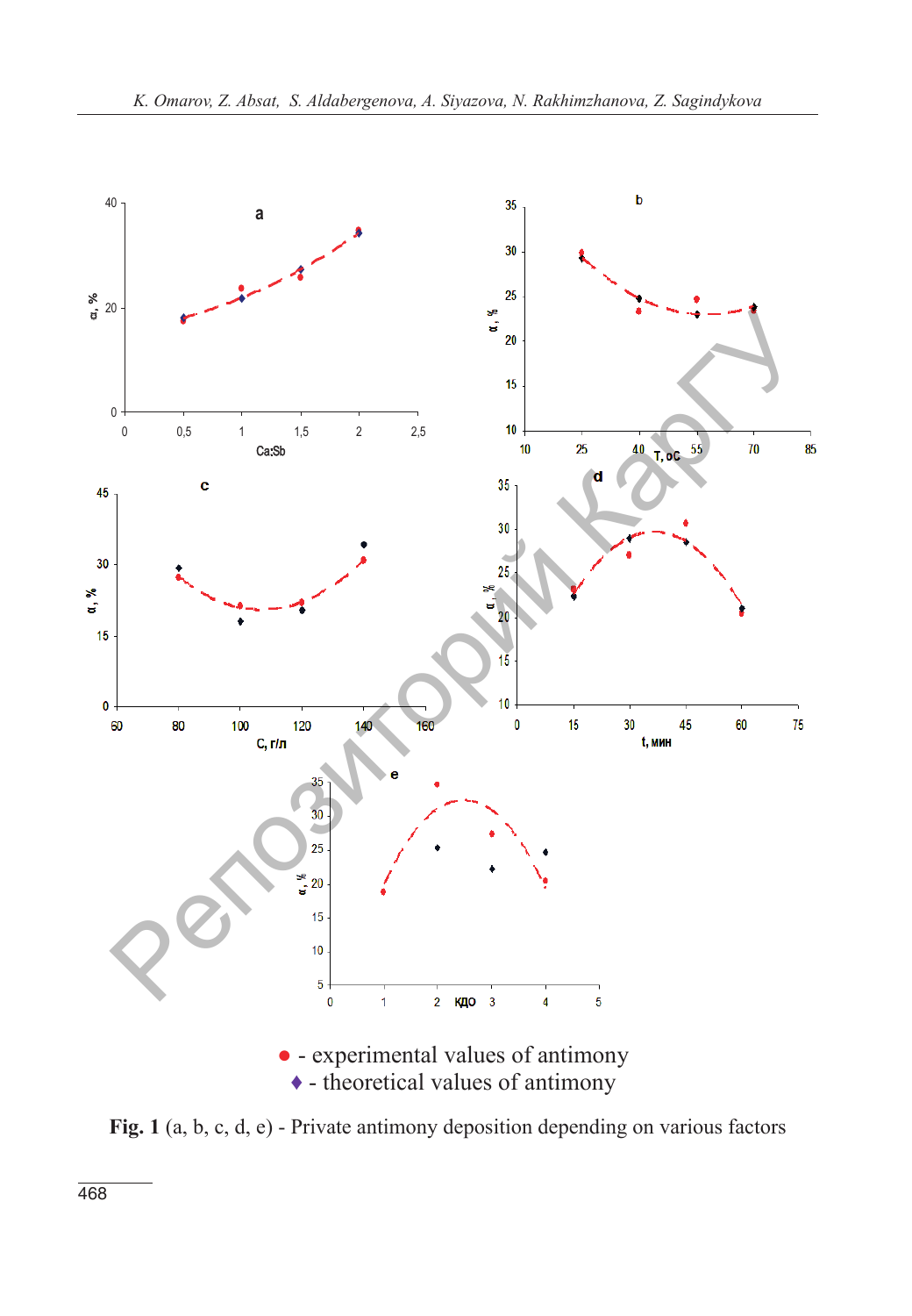**Table 2.** Correlation coefficients  $(R)$  and their significance  $(t_R)$  for private dependency degree of deposition of antimony with calcium carbonate

| Function                                                                                                                                                                                                                                                                                                                                                                                                                                                                                                                                                                                                                                                                                                                                                                                                                                                                                                                                                                                                                                                                                                                                                                                    | R      | $t_{R}$  | Importance |  |  |  |  |  |  |
|---------------------------------------------------------------------------------------------------------------------------------------------------------------------------------------------------------------------------------------------------------------------------------------------------------------------------------------------------------------------------------------------------------------------------------------------------------------------------------------------------------------------------------------------------------------------------------------------------------------------------------------------------------------------------------------------------------------------------------------------------------------------------------------------------------------------------------------------------------------------------------------------------------------------------------------------------------------------------------------------------------------------------------------------------------------------------------------------------------------------------------------------------------------------------------------------|--------|----------|------------|--|--|--|--|--|--|
| $Y_1 = 3,11x_1^2 + 2,999x_1 + 15,712$                                                                                                                                                                                                                                                                                                                                                                                                                                                                                                                                                                                                                                                                                                                                                                                                                                                                                                                                                                                                                                                                                                                                                       | 0,97   | 55,66    | important  |  |  |  |  |  |  |
| $Y_2 = 0.006x^2 - 0.6903x + 42.83$                                                                                                                                                                                                                                                                                                                                                                                                                                                                                                                                                                                                                                                                                                                                                                                                                                                                                                                                                                                                                                                                                                                                                          | 0,84   | 9,06     | important  |  |  |  |  |  |  |
| $Y_3 = 0.0094x_3^2 - 2.0035x_3 + 127.48$                                                                                                                                                                                                                                                                                                                                                                                                                                                                                                                                                                                                                                                                                                                                                                                                                                                                                                                                                                                                                                                                                                                                                    | 0,99   | 0,71     | important  |  |  |  |  |  |  |
| $Y_4 = -0.0157x_4^2 + 1.1471x_4 + 8.755$                                                                                                                                                                                                                                                                                                                                                                                                                                                                                                                                                                                                                                                                                                                                                                                                                                                                                                                                                                                                                                                                                                                                                    | 0,88   | 6,61     | important  |  |  |  |  |  |  |
| $Y_5 = 3,0056 x_5^2 - 18,519x_5 + 50,697$                                                                                                                                                                                                                                                                                                                                                                                                                                                                                                                                                                                                                                                                                                                                                                                                                                                                                                                                                                                                                                                                                                                                                   | < 0,66 | $\leq$ 2 | not        |  |  |  |  |  |  |
| Statistical description of the partial dependence is presented by equation of Protody-<br>akonov. For the deposition of antimony with calcium carbonate:<br>$Y_n = (3,11x_1^2 + 2,999x_1 + 15,712) \cdot (0,006x^2 - 0,6903x + 42,83) (0,0094x_1^2 -$<br>$2,0035x_3 + 132,94 \cdot (-0,0157x_5^2 + 1,1471x_5 + 8,755) \cdot 25,33$<br>The correlation coefficient of the equation for antimony $R = 0.67$ , and its impor-<br>tance $t_R = 4, 14$ , error equation $\sigma = 7,76\%$ .<br>In addition to the significance of the correlation coefficients, importance of private<br>functions was calculated by confidence interval, and the reproducibility of the experi-<br>ment was calculated according to Cochran's Q test.<br>According to the values of the correlation coefficient and the confidence interval, it<br>can be concluded that both the significance tests are in complete agreement.<br>Based on the analysis results of the study, the optimal conditions for the deposition<br>of highly acid solutions of antimony copper were determined, in which antimony most-<br>ly fully precipitates: Ca ratio: Sb - 2:1, the temperature to 25°C, the content of sulfuric |        |          |            |  |  |  |  |  |  |
| acid in the copper electrolyte - 80g/l, the duration of the process from 45 minutes to 60<br>minutes. The presence of solid precipitation of calcium antimonate confirmed by x-ray<br>analysis.                                                                                                                                                                                                                                                                                                                                                                                                                                                                                                                                                                                                                                                                                                                                                                                                                                                                                                                                                                                             |        |          |            |  |  |  |  |  |  |
|                                                                                                                                                                                                                                                                                                                                                                                                                                                                                                                                                                                                                                                                                                                                                                                                                                                                                                                                                                                                                                                                                                                                                                                             |        |          |            |  |  |  |  |  |  |

Thus, for the first time, the process of output of antimony copper electrolyte by calcium carbonate was studied, whereas calcium carbonate meets in the minerals in nature and known in many cases as a waste product. The possibility of using calcium carbonate to clean technology solutions in order to bring the content of antimony to the optimum concentration, which subsequent stages of processing solutions in copper production brings a high quality of copper- and nickel-containing products.